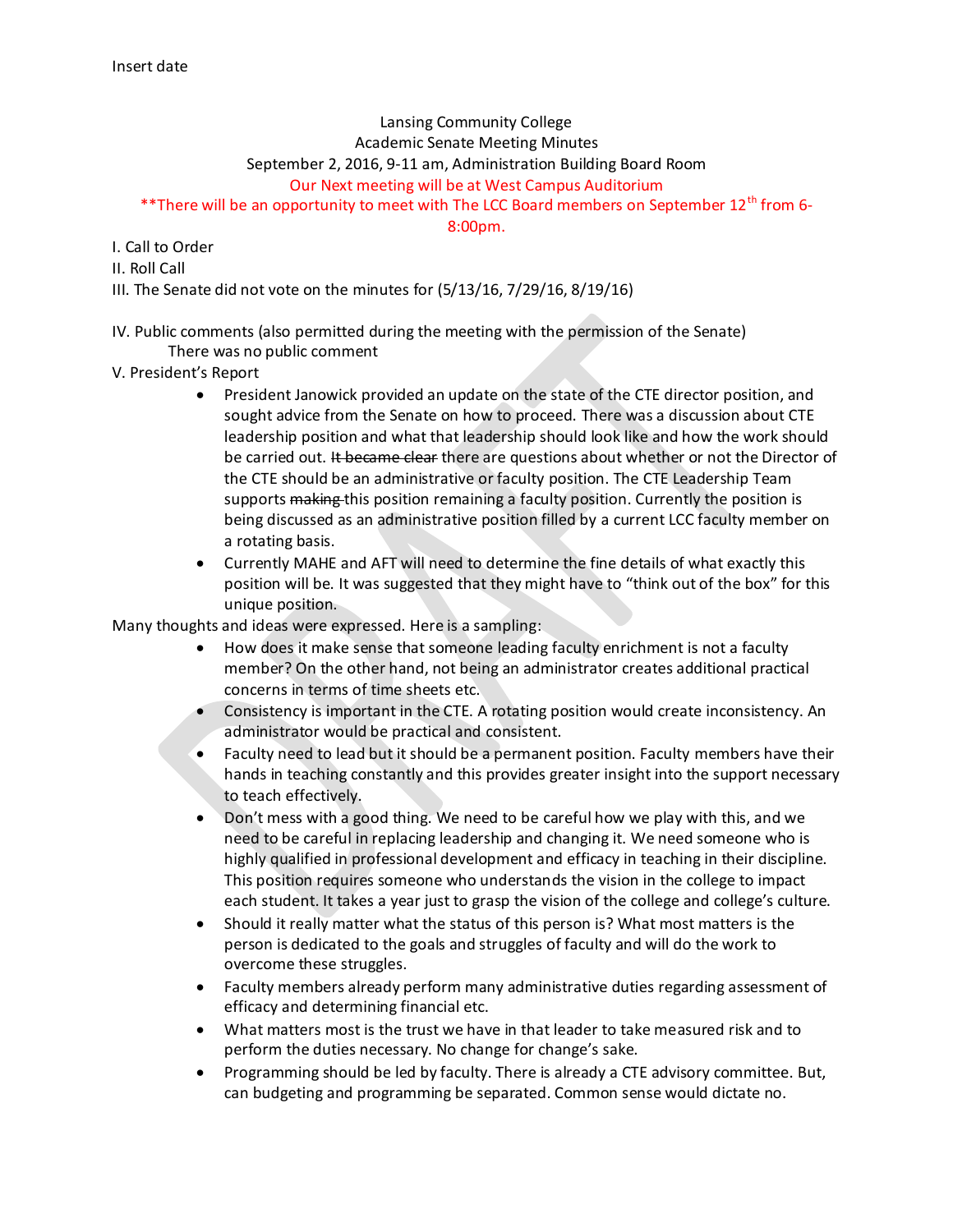- Can we create a position that is an administrative position with faculty responsibilities? This is how the position is being described.
- Can the Senate review the position posting? It was decided we should ask for this.
- Senator Manning proposed a motion [Senator Edwards seconded]: The Academic Senate should review and advise on drafts of the CTE position(s) description and/or organizational change of the CTE and that the president of the Academic Senate be authorized to represent the views of the Academic Senate.
- The motion passed unanimously.
- VI. Provost's Report
- The Provost was unable to attend.
- VII. Other Reports and updates
	- a. Consent agenda
		- i. Curriculum Committee: HHS proposals

This item could not be voted upon as it has not passed the Curriculum Committee. It will be addressed at the 9/16 meeting.

- b. Proposed New Faculty Position Prioritization process for Senate involvement
	- The Senate officers met with the Provost's cabinet to discuss this issue. This group proposed that the Academic Senate provide representatives to consult with divisional leadership regarding each division's decisions about allocating full time faculty positions. The Senate would also appoint a team which includes faculty from each division to consult with the Provost's cabinet to determine how faculty positions are distributed among divisions.
	- Full-time faculty position openings are not a function of the budget unless there are new or additional positions needed. Since 2010, there have been no requests for additional full-time faculty positions. This team will recommend how vacancies should be moved. We can also make requests for additional fulltime faculty in a purely advisory role. This team will be composed of faculty representing their respective divisions.
	- This team could generate a discussion about changing the full-time to part-time faculty ratio.
- c. Establishment of Institutional Review Board
	- It is common education policy to create a review board for research involving human subjects. Matt Fall and the Center for Data Science are creating a review board. He has asked that anyone who is interested in being involved should be a part of this board. They also would like alternates and separate report advisory boards are also needed. Faculty are encouraged to get involved. This board will only report to the Senate.

### VIII. Action items

- a. Vice Presidential nominations and election
	- a. Nominees: Peggy Dutcher (Science), James Allen (HHS at-large), Tim Dienes (English)
	- b. The nominees all gave speeches.
	- c. The vote used write-in ballots and were verified by Lucas Gonzalez. The ballots can be reviewed by Senators wishing to do so until the end of the semester.